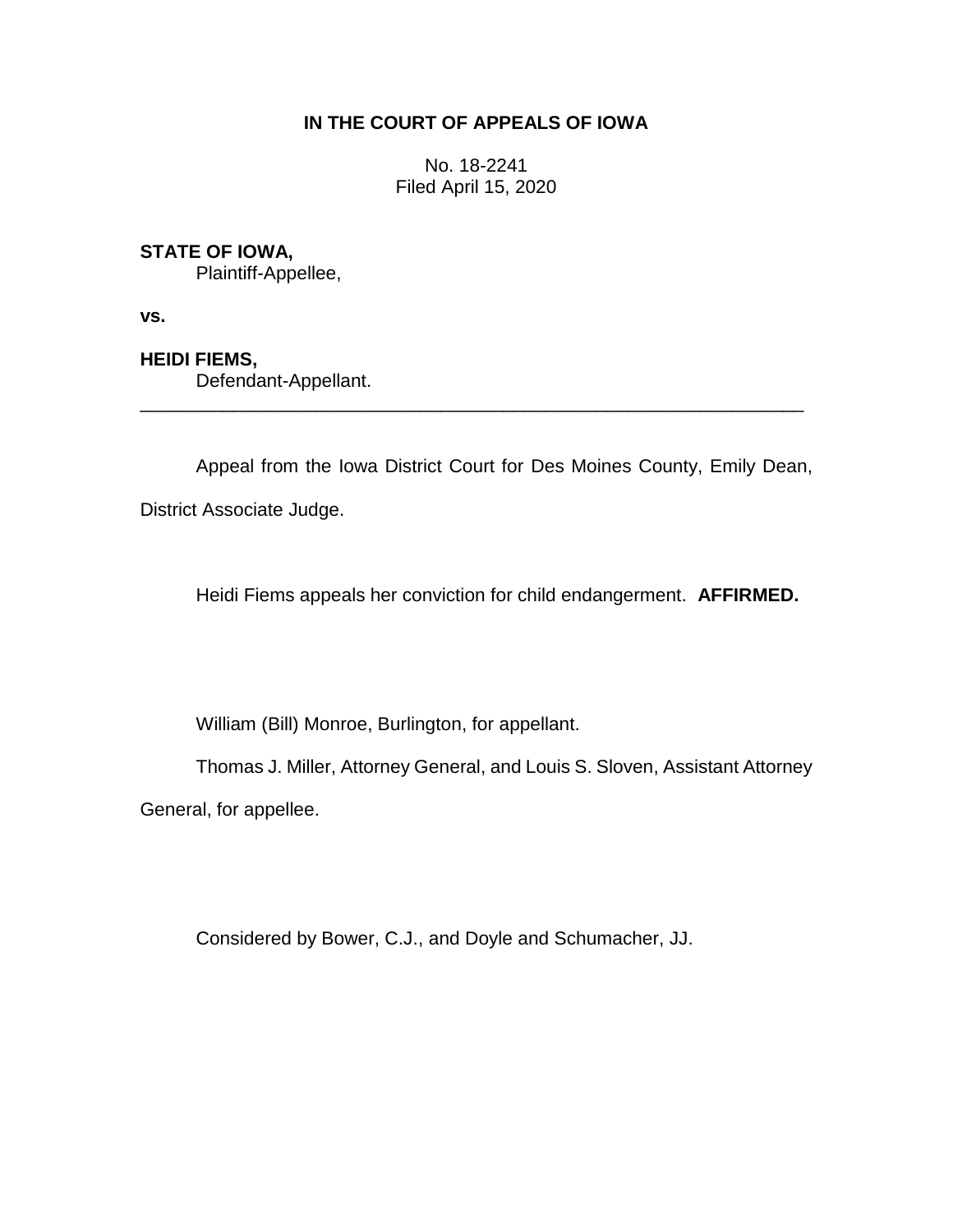#### **BOWER, Chief Judge.**

Heidi Fiems appeals her conviction for child endangerment. On appeal, she raises two ineffective-assistance-of-counsel claims and challenges two evidentiary rulings of the trial court. We find Fiems did not establish she received ineffective assistance and the court did not abuse its discretion in the evidentiary rulings. We affirm.

#### **I. Background Facts & Proceedings**

On October 20, 2017, the Iowa Department of Human Services (DHS) was referred to the home of Fiems and her husband in response to an allegation of denial of critical care. It was alleged one of Fiems's children had been locked in a basement and was not getting proper care.

Fiems showed the DHS social worker a bedroom on the second floor of the house that Fiems said the child shared with several cats. They also went to the basement where the worker saw a room with a lock on the outside of the door. The room had damage to the floor and walls; the walls' damage included holes a cat could get through. The room did not contain any furniture. The room had a single, small window high on the outside wall. The basement did not have a restroom or exit to the outside. Fiems admitted this basement room was also used as a bedroom for the child.

Fiems and her husband told the worker they were locking the child in the basement room at night because the child would wander, would eat food and nonfood items, and had behavioral issues. They reported the child's bed was kept in another part of the house during the day and not in the child's room. Fiems later stated the child slept on a cot in the basement room and the room's state of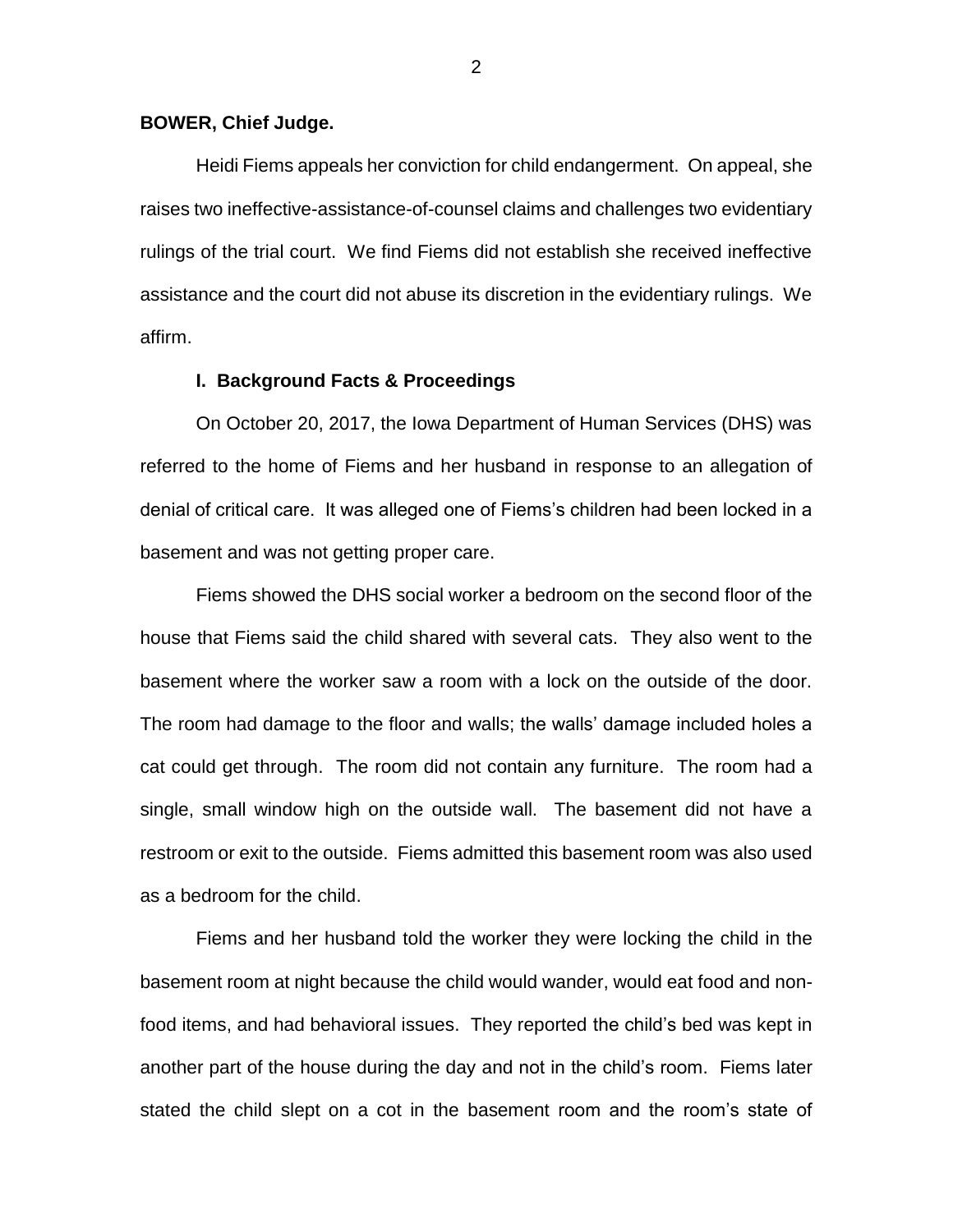disrepair was due to the child's destructive behaviors. According to Fiems, the child resisted any efforts to move back upstairs with the rest of the family even though the basement room was locked for up to twelve hours a night without anyone checking on the child or providing an opportunity to use the restroom.

In January 2018, Fiems was charged with child endangerment, an aggravated misdemeanor, in violation of Iowa Code section 726.6(1)(a) (2017). The matter proceeded to a jury trial in October. At the opening of the trial, the court asked the State to "read the trial information and state the defendant's plea."<sup>1</sup> The State read the trial information from the caption through the endorsement and signature of the county attorney, then stated, "To this charge the defendant has pled not guilty."

Following a three-day trial, the jury found Fiems guilty of child endangerment. The court denied Fiems's post-trial motions in arrest of judgment and for a new trial. Fiems appeals. Additional facts will be set forth below where relevant.

### **II. Standard of Review**

 $\overline{a}$ 

"We review ineffective-assistance-of-counsel claims de novo. 'Ineffectiveassistance-of-counsel claims require a showing by a preponderance of the evidence that counsel both failed an essential duty and that the failure resulted in prejudice.'" *State v. Lorenzo Baltazar*, 935 N.W.2d 862, 868 (Iowa 2019) (citations

 $1$  Fiems's husband was also charged and was co-defendant at trial. This court affirmed his conviction. *State v. Fiems*, No. 18-2186, 2019 WL 5428860, at \*1 (Ioww Ct. App. Oct. 23, 2019).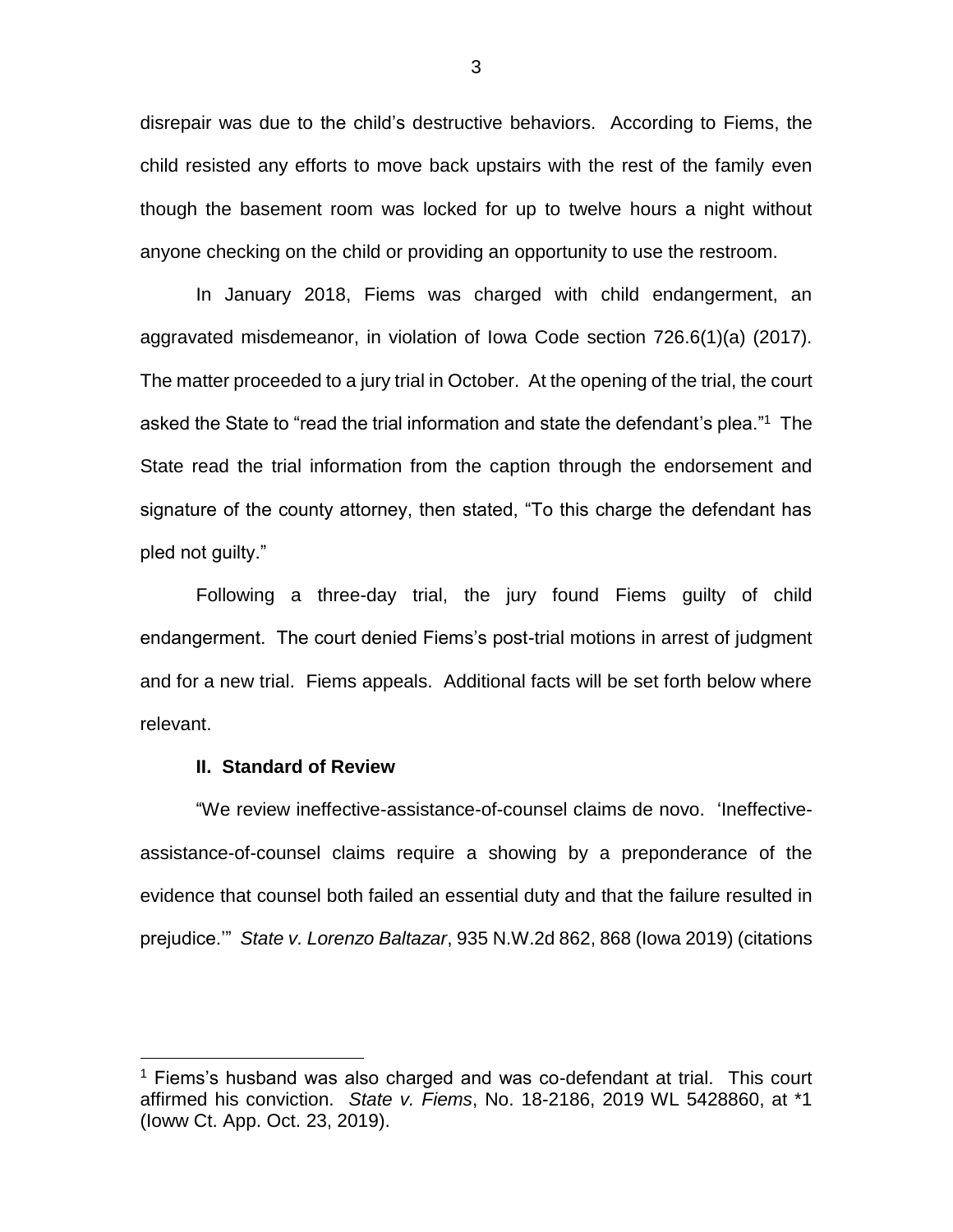omitted). "Failure to prove either prong is fatal to an ineffective-assistance-ofcounsel claim." *Id.*

We review evidentiary rulings for an abuse of discretion. *Powers v. State*, 911 N.W.2d 774, 780 (Iowa 2018).

### **III. Analysis**

 $\overline{a}$ 

Fiems recognizes some of her claims were not raised during trial and therefore not preserved. As a result, she asserts these claims in the context of ineffective assistance of counsel. $2$  She also challenges two evidentiary decisions by the trial court.

## **A. Ineffective assistance of counsel.**

*1. Reading the trial information and plea.* Fiems first alleges prosecutorial misconduct and related error resulting from the court directing the State to read the trial information and the State then reading all portions of the trial information without objection. Fiems claims the State should have read only the "accusation from the indictment" and that reading the entire trial information—particularly the sentence "This is a true information"—constituted "prejudicial theatrics." Fiems further claims the State purposely did not tell the jury her plea of not guilty "was certified as true and correct." She asserts her counsel's failure to object constituted ineffective assistance.

<sup>&</sup>lt;sup>2</sup> We recognize Iowa Code section 814.7 was recently amended to prohibit consideration of ineffective-assistance claims on direct appeal. *See* Iowa Code § 814.7 (2020). In *State v. Macke*, however, our supreme court held these amendments "apply only prospectively and do not apply to cases pending on July 1, 2019." 933 N.W.2d 226, 235 (Iowa 2019). Because this appeal was pending on July 1, 2019, we may consider Fiems's ineffective-assistance claim on direct appeal if the record is sufficient. *See id.*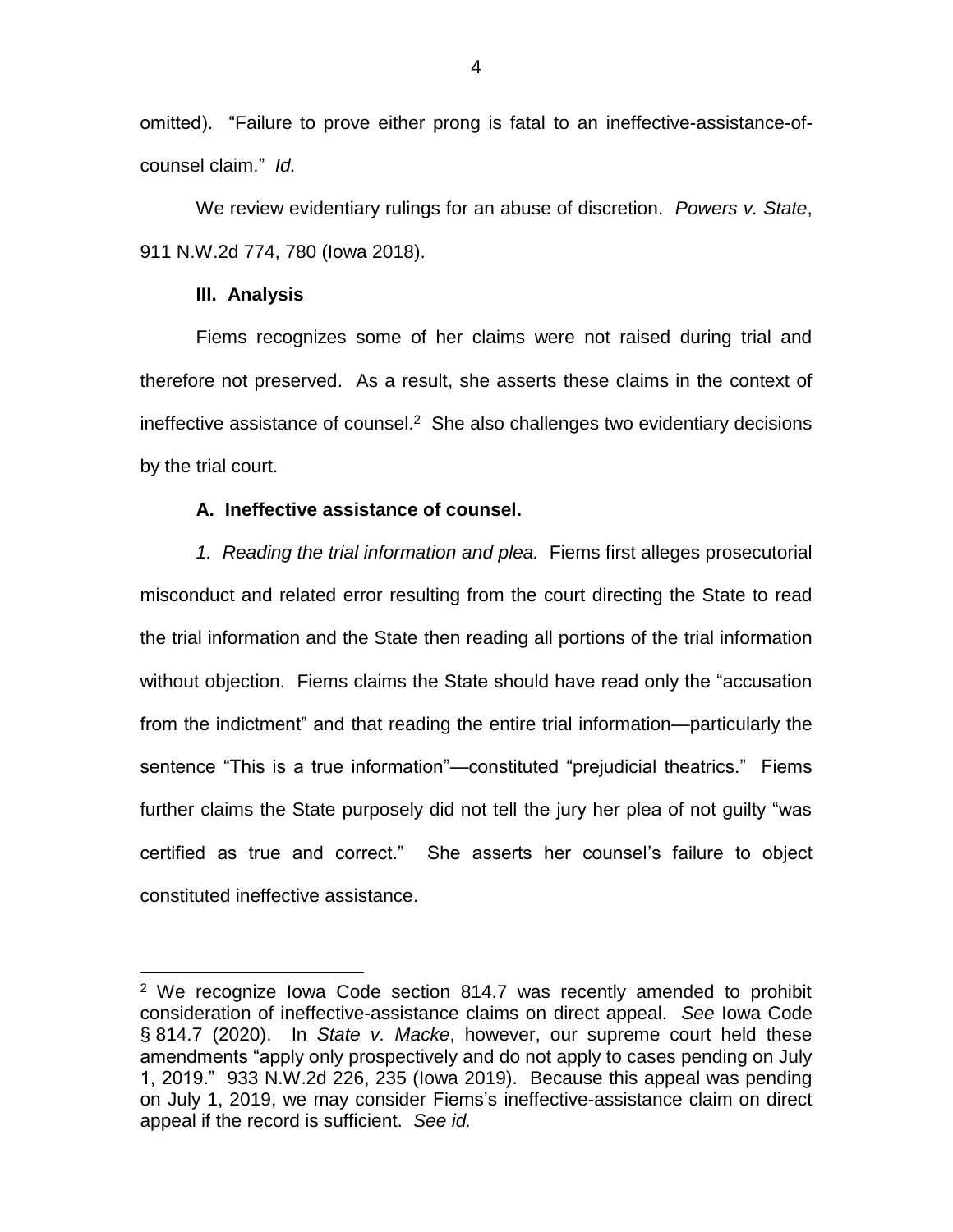This court has already rejected a similar claim, which Fiems asks us to overrule. *See State v. Cagle*, No. 17-1663, 2019 WL 1936271 (Iowa Ct. App. May 1, 2019). In *Cagle*, this court considered whether the reading of the entire trial information constitutes error. *Id.* at \*3–4. After examining rules 2.4 and 2.5 of the Iowa Rules of Criminal Procedure, the *Cagle* court held, "Reading the trial information to the jury is required by the rules of criminal procedure and complying with the rule is not misconduct." *Id.* at \*4. Further, because reading the entire information complied with the rules and was not misconduct, "Cagle's trial counsel was not obligated to object." *Id.* at \*3.

Rule 2.19(1)(a)(1) requires "[t]he clerk or prosecuting attorney . . . read the accusation from the indictment or the supplemental indictment, as appropriate, and state the defendant's plea to the jury." Fiems contends the *Cagle* court did not fully consider rule 2.4(7), which identifies the necessary contents of an indictment. Fiems implies only the elements included in rule 2.4(7)—the name of the accused; the name, degree, and statutory provision of the offense; a statement of time and place of offense if material; and a brief statement of acts or omissions alleged should be read to the jury to comply with rule  $2.19(1)(a)(1)$ . Nothing in rule  $2.4(7)$ causes us to question the holding in *Cagle*, and we decline to overrule it.

The text of a trial information states the county attorney accuses a defendant of a crime, then generally explains the conduct constituting the offense. The statement "this is a true information" is not a personal opinion regarding the guilt of the accused, it is a verification the State accuses the person of the described offense and is a required part of the trial information. Iowa R. Crim. P. 2.5(2) ("An information shall be endorsed 'a true information' and shall be signed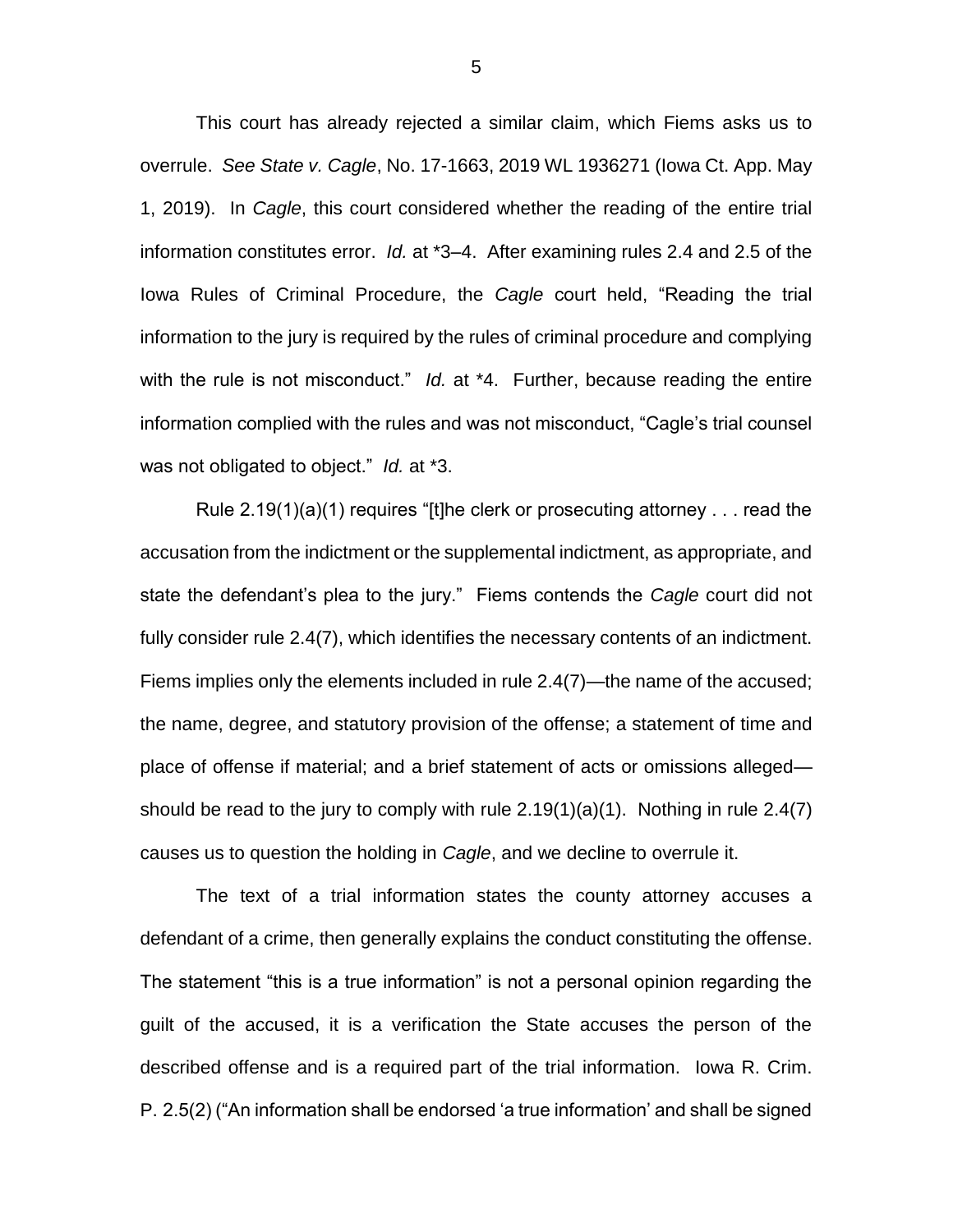by the prosecuting attorney."); *see Cagle*, 2019 WL 1936271, at \*4 ("We also point out that the prosecutor reading the trial information . . . is not making a statement that the contents are true, but that the document is what it purports to be—a trial information prepared by the prosecuting authority."). Moreover, the jury instructions contained a disclaimer stating, "The trial information is the document that formally charges the defendant[] with a crime and is merely the method by which the defendant [is] brought into court for trial. It is not evidence." This instruction eliminates Fiems's claim of prejudice. *See Cagle*, 2019 WL 1936271, at \*4. Fiems has not established she received ineffective assistance on this claim.

*2. Jury instruction.* Our supreme court has stated: "[I]n Iowa we have consistently held if a general verdict is returned in which one theory should not have been submitted and we cannot determine which theory the jury embraced, the verdict is flawed." *State v. Tipton*, 897 N.W.2d 653, 681 (Iowa 2017). Fiems claims counsel should have objected to the marshalling jury instruction and the failure to do so resulted in an unsupported general verdict. Fiems indicates this section includes an unsupported alternative: "[The child] was under the age of fourteen years, or a mentally handicapped minor under the age of eighteen years." No evidence was presented at trial to support the "mentally handicapped minor" alternative. Consequently, that alternative should not have been submitted. Fiems claims that because it is not possible to determine whether the jury based its verdict on a finding the child was under the age of fourteen, or on a finding that the child was under the age of eighteen with a mental handicap, we must reverse. We disagree.

6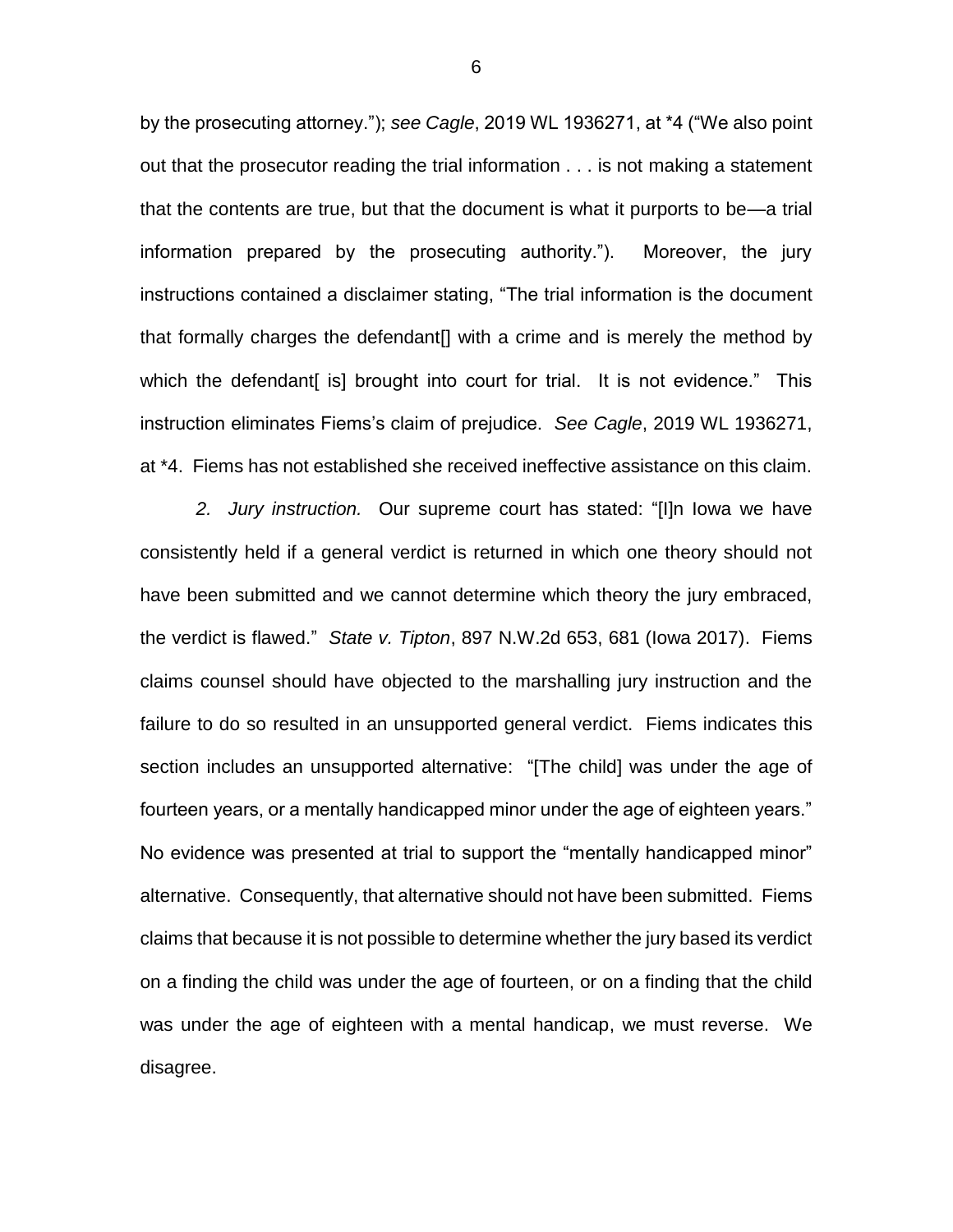When a defendant challenges a jury instruction in the context of an ineffective-assistance-of-counsel claim, the defendant bears a different burden than in a direct appeal of a general verdict of guilty. *See State v. Thorndike*, 860 N.W.2d 316, 321 (Iowa 2015) (examining a superfluous alternative in the marshalling instruction).

Consequently, Fiems "must affirmatively demonstrate counsel's alleged deficiency undermines our confidence in the verdict and therefore resulted in prejudice entitling [her] to a new trial." *See id.* at 321–22. Fiems makes no claim the superfluous section contradicted another instruction. *See id.* at 322. Moreover, the instruction is a correct statement of the law.<sup>3</sup> As in *Thorndike*, the record here does not convince us the outcome would have been different if defense counsel had objected to the superfluous alternative. *See id.* at 322. Fiems does not dispute the child was under the age of fourteen at the time of her actions—and she testified at trial about the child's age. Even had Fiems's counsel made the objection, the court would simply have removed the alternative and otherwise provided the same instructions. *See id.* No juror could have reasonably found the alternative applied, or that the age element was not met.

Under these circumstances, we are confident the jury reached its verdict on the proper basis. Fiems has failed to establish the necessary prejudice to prevail on this claim.

 $\overline{a}$ 

 $3$  lowa Code section 726.6(1) applies to persons "having custody or control over a child or a minor under the age of eighteen with a mental or physical disability." Section 702.5 defines a child as "any person under the age of fourteen years."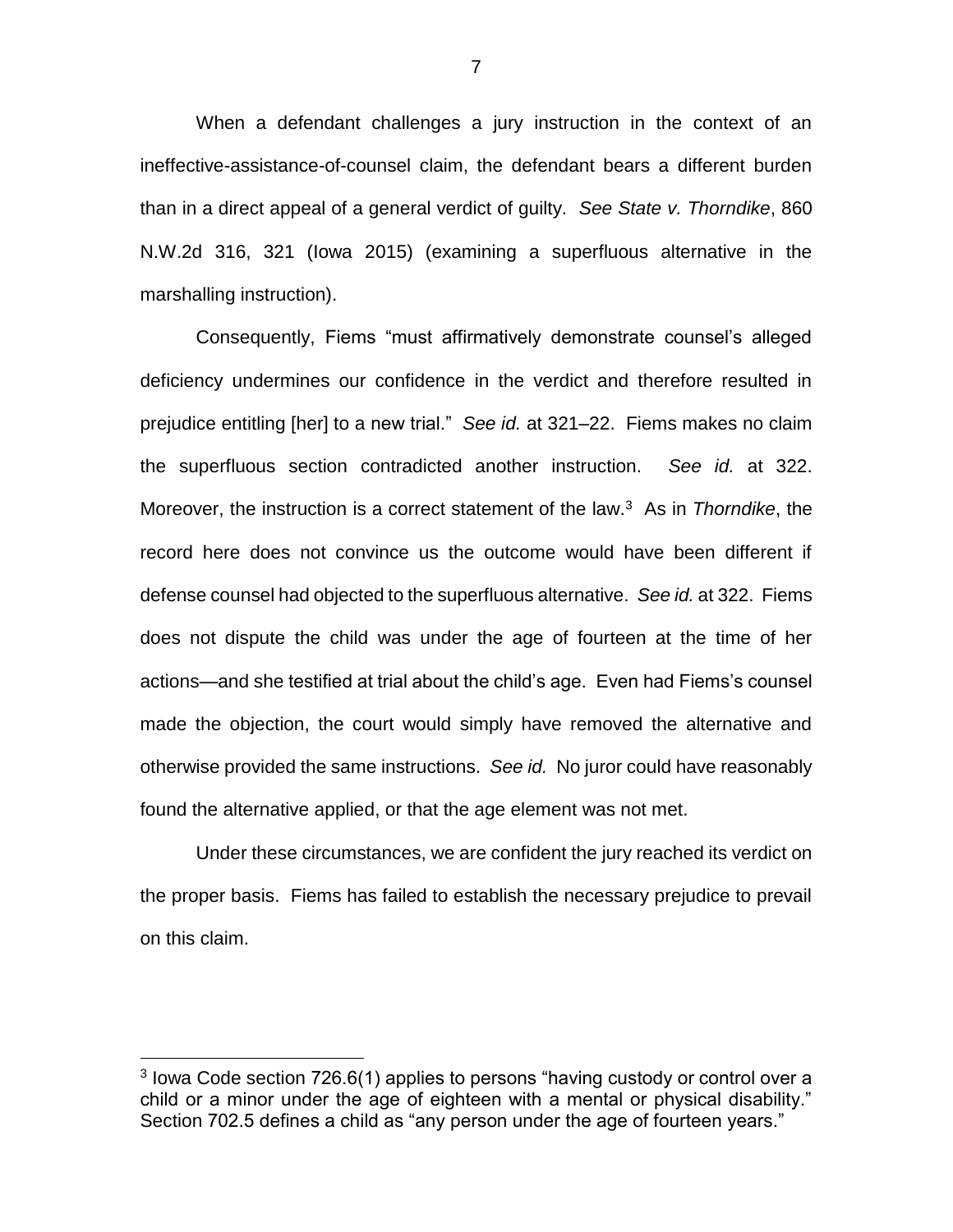**B. Evidentiary rulings.** Fiems challenges two evidentiary rulings by the district court.

*1. Medical evidence.* Fiems claims the court abused its discretion by excluding a medical record of the child as hearsay. Fiems sought to admit a medical record of a sleep-study appointment the child had the week before trial. Fiems downloaded a copy of the record from the hospital's online portal the day before trial. The sleep-study report included among its recommendations confinement in a bedroom. Fiems claims the report should have been admitted under the business-records exception to the hearsay rule.<sup>4</sup>

"[W]e review rulings on hearsay for the correction of legal error" because a district court has no discretion in the admission of hearsay without an enumerated exception permitting it. *State v. Veverka*, 938 N.W.2d 197, 202 (Iowa 2020).

Rule 5.803 of the Iowa Rules of Evidence specifies exceptions to the rule against hearsay that apply whether or not the declarant is available as a witness. On appeal, Fiems contends the evidence should have been admitted under the business-records exception to the hearsay rule.

To admit a business record and avoid exclusion as hearsay, a party must establish a foundation for the record, including:

(1) That it is a business record;

 $\overline{a}$ 

(2) That it was made at or near the time of an act;

(3) That it was made by, or from information transmitted by, a person with knowledge;

(4) That it was kept in the course of a regularly conducted business activity;

(5) That it was the regular practice of that business activity to make such a business record.

<sup>&</sup>lt;sup>4</sup> Fiems asserts the business-records exception rather than the exception for statements made for purposes of medical diagnosis or treatment.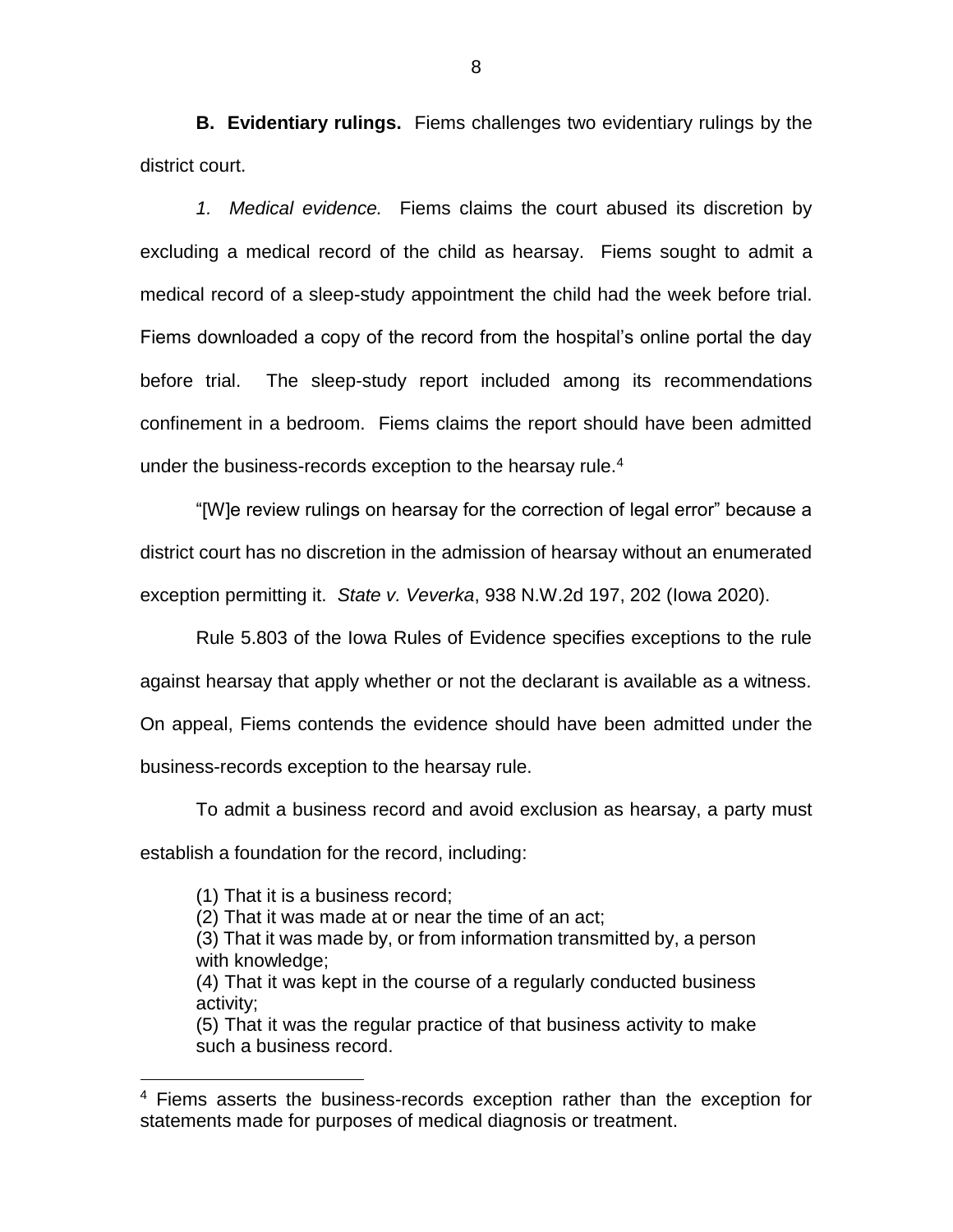*State v. Reynolds*, 746 N.W.2d 837, 841 (Iowa 2008). The conditions must be "shown by the testimony of the custodian or another qualified witness" or be certified by the custodian. Iowa R. Evid. 5.803(6)(D). The opposing party then has a chance to show the source of information or the preparation of the record indicate a lack of trustworthiness. Iowa R. Evid. 5.803(6)(E).

Fiems did not offer testimony from the doctor or other party involved in creating or keeping the record, a certification from a custodian of the proffered record, or a stipulation to the document's admission. Without the required foundation, the proposed exhibit did not qualify for the business-records exception. *See Reynolds*, 746 N.W.2d at 842–43. The district court did not abuse its discretion in refusing to admit the document.

*2. Opinion testimony.* Finally, Fiems claims a witness's testimony went beyond the scope described in the minutes of testimony.<sup>5</sup>

While the minutes of testimony must provide a "full and fair statement" of a witness's expected testimony, they "need only be sufficient to alert the defendant generally to the source and nature of the evidence against him." *State v. Mehner*, 480 N.W.2d 872, 877 (Iowa 1992). "Whether testimony is within the scope of the minutes must be decided on a case by case basis." *State v. Ellis*, 350 N.W.2d 178, 181 (Iowa 1984) "[W]hen the challenged minutes, though incomplete, put defendant 'on notice of the necessity of further investigation of the witness'[s]

 $\overline{a}$ 

<sup>&</sup>lt;sup>5</sup> Fiems filed a motion in limine to limit testimony to the scope listed in the minutes of testimony and limit opinion testimony, among other things. The court granted those portions of the motion.